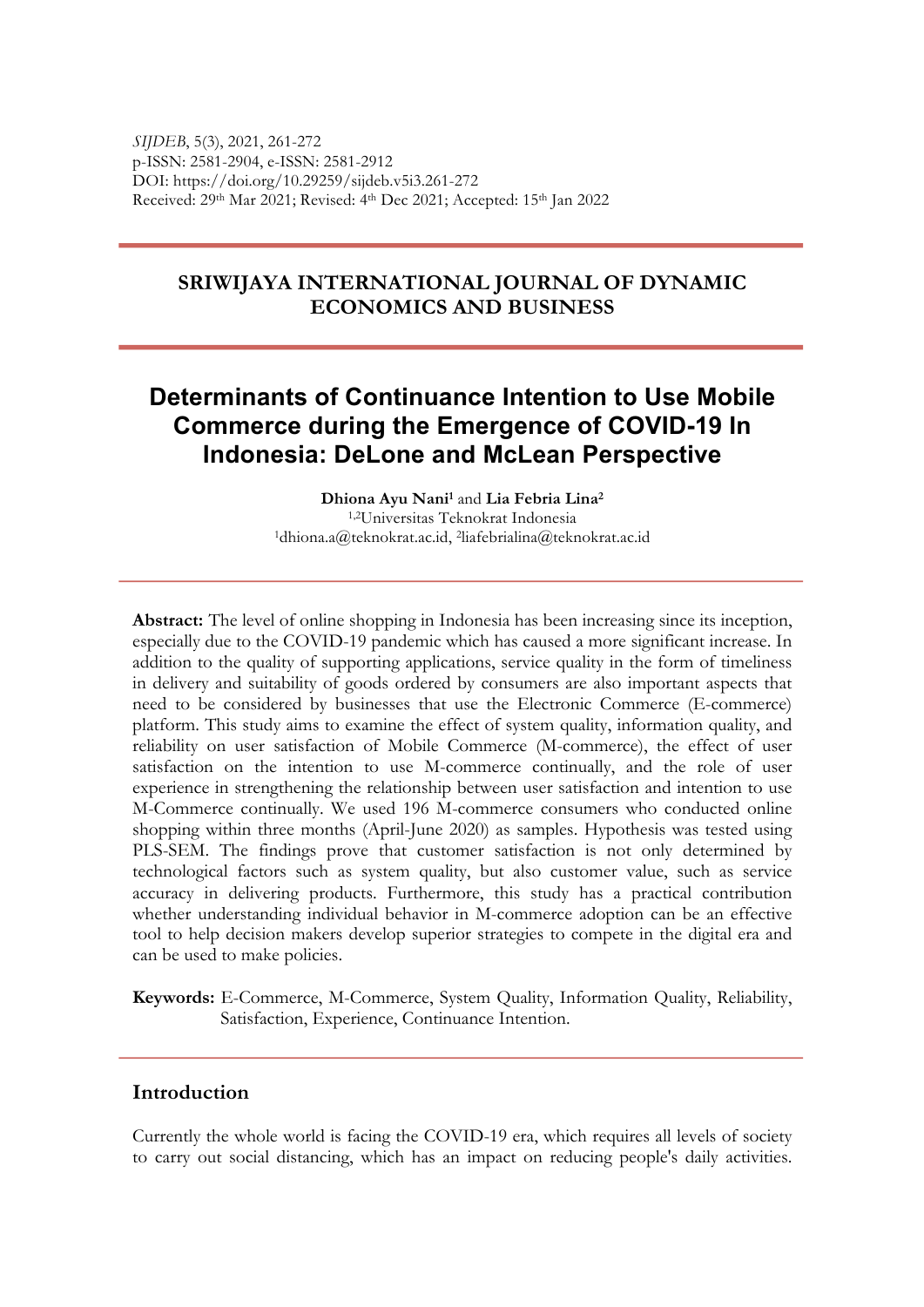#### *Nani and Lina/SIJDEB, 5(3), 2021, 261-272*

Previously, people shopped to meet household needs through traditional and modern markets, but now the intensity has decreased due to this social distancing policy. This has greatly affected economic growth and led the company to rearrange its strategy so that it can still reach consumers. The level of online shopping in Indonesia has always increased since its emergence, especially because the COVID-19 pandemic has caused a more significant increase (IPrice, 2020). This can be seen from the information reported on the I Price (2020) website which stated that all types of products have experienced an increase in purchasing range from health products, such as hand sanitizers. This is considered as a preventive measure to reduce the spread of the virus. Those sales have the highest percentage of interest in shopping until 1986% (IPrice, 2020). In addition, products that support hobbies and most importantly food products have also increased.

As a result of changing times that are increasingly dynamic, companies must be able to keep up with developments by implementing the right marketing strategy to increase sales (Febrian & Hapsari, 2019). This strategy is carried out by shifting from traditional sales to online sales through Electronic Commerce (E-commerce). Changes in people's lifestyle and behavior caused by the COVID-19 era have made the use of E-commerce increasingly attractive to the public. E-commerce is considered a major contributor to the world economic system, because of its adaptability and ease of use for both customers and service providers (Ali Abumalloh et al., 2020). Indonesia become a country with highest Ecommerce user. This is proven from Katadata.com (2021) that shows 88,1% internet users in Indonesia use E-commerce service to purchase certain product in last few months. This percentage is the highest in the world from We Are Social survey in April 2021 (Katadata.com, 2021). The increasing public interest in E-commerce, the more efficient the use of E-commerce through smart phones (smartphones) with an innovation known as Mobile Commerce (M-commerce). Both E-commerce and M-commerce transact business through online, however, E-commerce is carried out by desktop while M-commerce is by smartphones. There are various E-commerce and M-commerce applications that are used as online shopping platforms in Indonesia such as Shopee, Lazada, Bukalapak, Bli bli, JD ID and Tokopedia.

The increase of consumer interest in M-commerce must be supported by the quality of supporting applications, such as how the quality of the system and information provided makes it easy for consumers to use an application, so that consumers feel satisfied and increase sales (Wan Abdul Ghani et al., 2021). In addition to the quality of supporting applications, service quality in the form of timeliness in delivery and suitability of goods ordered by consumers are also important aspects that need to be considered by businesses that use M-commerce platforms. Timeliness and suitability of goods are determinants of customer satisfaction, which can encourage success in sales (Parasuraman et al., 2005). There are important factors that determine the relationship between customer satisfaction and sales success. This factor is the customer experience. Each customer assesses a product in different ways, depending on their respective experiences which may be influenced by different needs or differences in the ability of each consumer to use online application (Schrepp et al., 2014; Shao et al., 2020). Therefore, this study raises the user experience factor in strengthening the relationship between user satisfaction and continuance intention to use M-commerce.

Previous studies used DeLone and McLean's models to measure the level of technology adoption in Indonesia, such as Lina & Nani (2020) which examined information quality,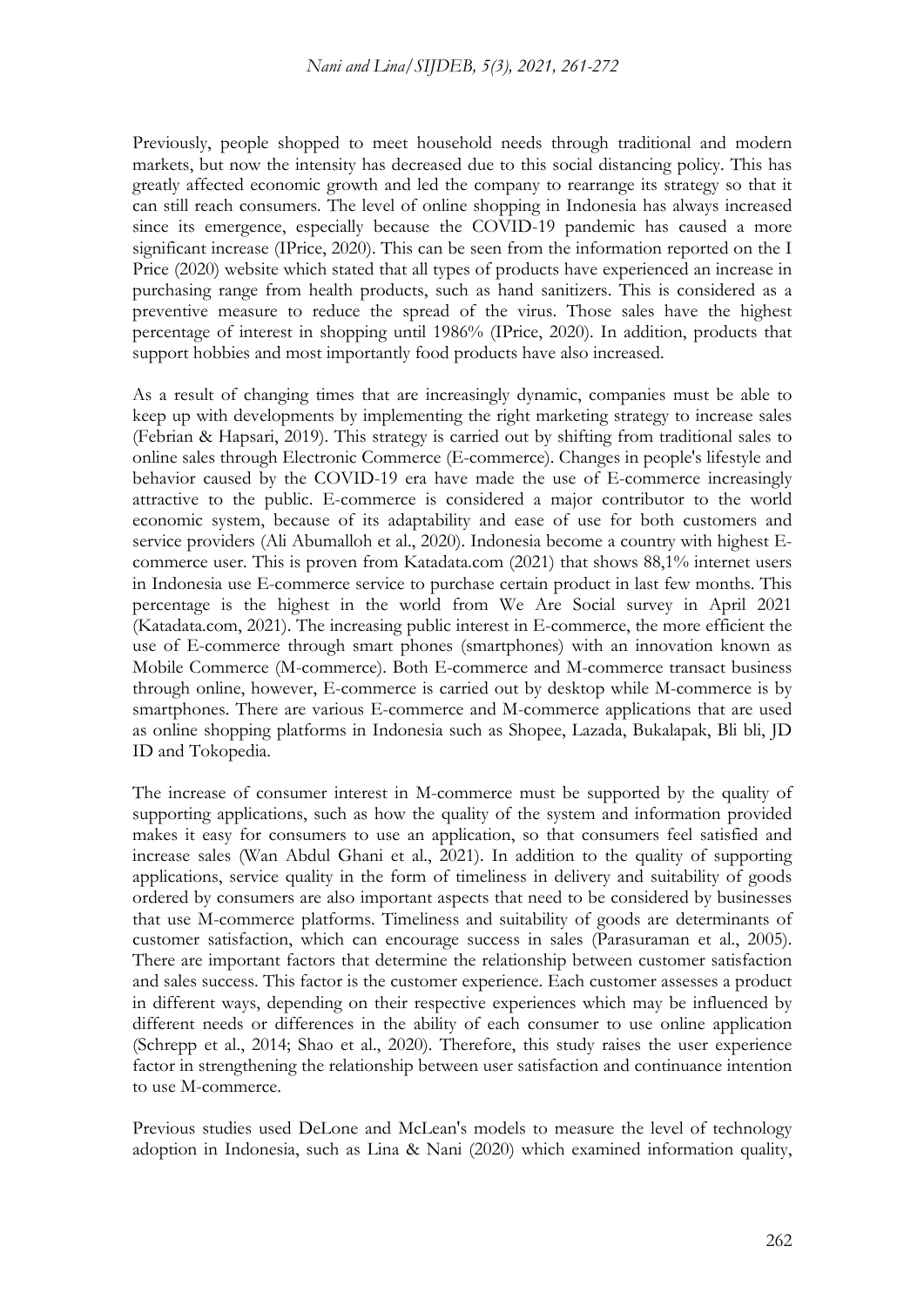service quality and system quality on FinTech adoption intentions. The results stated that service quality and information quality greatly influence a person in adopting a technology, and system quality has no effect in the context of FinTech. Meanwhile, Azizah et al. (2020) found that system quality had no significant effect on satisfaction. This result contradicted with several studies which stated that system quality has a significant effect on the adoption of mobile banking applications in Saudi Arabia (Baabdullah et al., 2019) and e-learning in Nigeria (Yakubu & Dasuki, 2018). The differences in results were caused by different country contexts as well as differences in technology types. So, this study aims to fill the gaps of various previous studies by testing the DeLone McLean model on the intention to use E-commerce continually in Indonesia in the context of M-commerce. In addition, measuring the success of E-commerce which is evaluated through technological aspects is not sufficient (Li et al., 2020), so other important factors are needed that affect how transactions are carried out. Li et al (2020) suggested that logistical guarantees such as conformity with guaranteed arrival times can have an important influence in the development of E-commerce. So, this study adds the variable reliability as one of the drivers of M-commerce success. This study not only examines the influence of technological factors in determining the continuance intention of using M-commerce such as system and service quality, but also non-technological factors such as reliability and customer experience. This study aims to examine the effect of system quality, information quality, and reliability on M-commerce user satisfaction, examine the effect of user satisfaction on continuance intention to use M-commerce, and examine the role of user experience in strengthening the relationship between user satisfaction and continuance intention to use M-commerce. This research also has a practical contribution whether understanding individual behavior in M-commerce adoption can be an effective tool to help decision makers develop superior strategies to compete in the digital era and can be used to make policies (Lestari, 2019).

## **Literature Review**

## *DeLone and McLean Model (2003)*

The DeLone and McLean (D&M) model in various studies in different contexts has been used to measure the success of information systems. The D&M model consists of six components, namely system quality, information quality, service quality, use intention, user satisfaction, and benefits described in the research of Seddon & Kiew (1996); Rai et al. (2002). Various studies have conducted tests using the D&M Model in various research contexts such as Ramírez-Correa et al. (2018) used the D&M Model to explore student satisfaction with information systems in higher education. Furthermore, Lai (2014) conducted research using the D&M Model in the context of E-commerce by adding the convenience factor of electronic services. Aldholay et al. (2018) used the D&M Model to measure the quality of the online learning system in Yemen. Furthermore, Aldholay et al. (2019) used the D&M Model again to expand their study of students' perspectives in Yemen towards the use of online learning systems. In the context of the FinTech application carried out by Lina and Nani (2020) using 3 components in the D&M Model by adding a moderating variable, privacy concerns as a moderating variable. This study uses 2 components in the D&M Model (2003), namely system quality, information quality and adding aspects of electronic service quality, namely reliability, which will be examined on customer satisfaction and continuance intention in the context of M-commerce.

### *Hypothesis Development*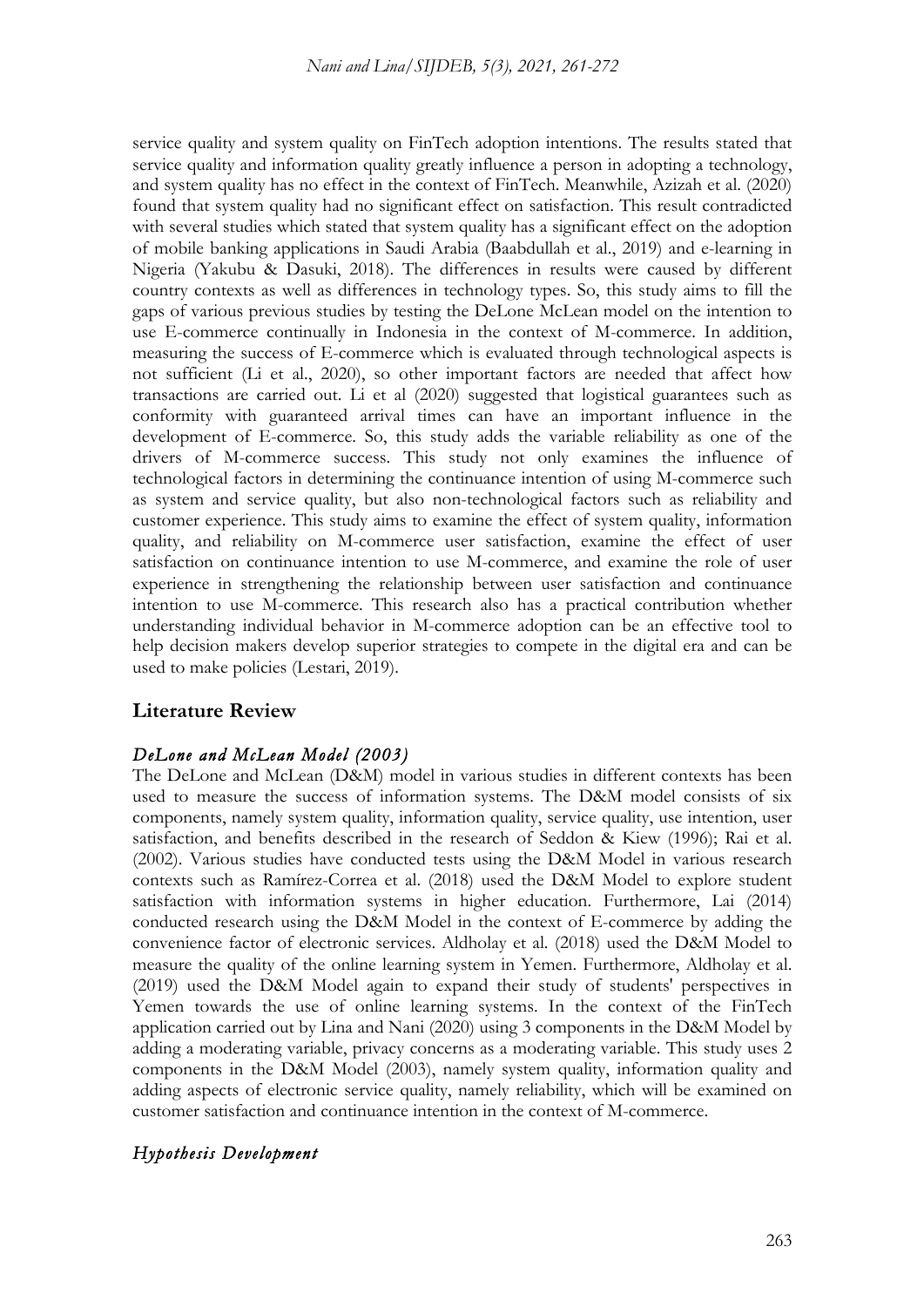DeLone & McLean (2003) defined system quality in the internet as the extent to which the utility, availability, reliability, adaptability, and response time of the application are defined. In today's digital era, users really want convenience and speed in various online activities, including shopping applications. When the response from the system is fast and makes it easier for customers when using M-commerce, it will increase user satisfaction. This is supported by Lai (2014) which stated that system quality affects user belief that a system is very useful for users and satisfaction. So that the hypothesis is formed as follows:

#### **H1: System quality has a positive effect on customers' satisfaction of M-commerce**

The quality of information includes all aspects that are in the content of an application that is complete, appropriate to consumers, easy to understand, and safe (DeLone and McLean, 2003). The information in an E-commerce is very important in attracting the attention of consumers. The more complete information about a product, the navigation of application use can provide benefits and lead to satisfaction in using the application. This is supported by various studies such as Lina and Nani (2020) who measured the quality of information on FinTech applications, the results state that the quality of information can encourage users to adopt FinTech applications. Consumers also tend to switch to other mobile applications if they cannot clearly present their main business content or respond to consumer concerns, making it difficult for consumers to find the information they want (Li et al. 2020). Lai (2014) also proved that when an application or website provides accurate information it will form a decision. Therefore the hypothesis is formed as follows:

#### **H2: Information quality has a positive effect on customers' satisfaction of Mcommerce**

Parasuraman et al. (2005) defined reliability as a true technical function of a site and the accuracy of service promises such as having stock of goods, providing appropriate orders, timely delivery as promised, and appropriate product information. Al-dweeri et al. (2019) defined reliability as the match between what is ordered and the real product. Shopping online is indeed very easy for consumers to choose products. Usually an M-commerce promises various advantages over offline shopping such as timeliness and suitability of goods. So that the speed of delivery, the authenticity of the product with what is displayed on the M-commerce page is also important because users want products that really match what they choose when shopping, this greatly affects satisfaction where what is expected is in accordance with reality. This is evidenced by Al-dweeri, et al. (2019) that showed the accuracy of the delivery of goods or services within the promised time has a positive effect on both satisfaction and loyalty. So that the hypothesis is formed as follows:

#### **H3: Reliability has a positive effect on customers' satisfaction of M-commerce**

Satisfaction is common behavior that manifested by consumers as a result from experience accumulation through purchasing (Liébana-Cabanillas et al., 2016). At the individual level, the continuance intention is considered a key factor in driving continued success in the business-to-consumer (B2C) context of an E-commerce company (Lai, 2014). Satisfaction is defined as a feeling of pleasure or displeasure resulting from combining all the benefits that users expect from user interactions in an e-commerce system. Tam et al. (2020) found that satisfaction positively affect continuance intention to use mobile applications. When customers have high level of satisfaction, they will engage to M-commerce (Le et al., 2020; Marinkovi et al., 2020; Puriwat & Tripopsakul, 2021). The more M-commerce systems that are useful, the more likely consumers will be satisfied. When consumers are satisfied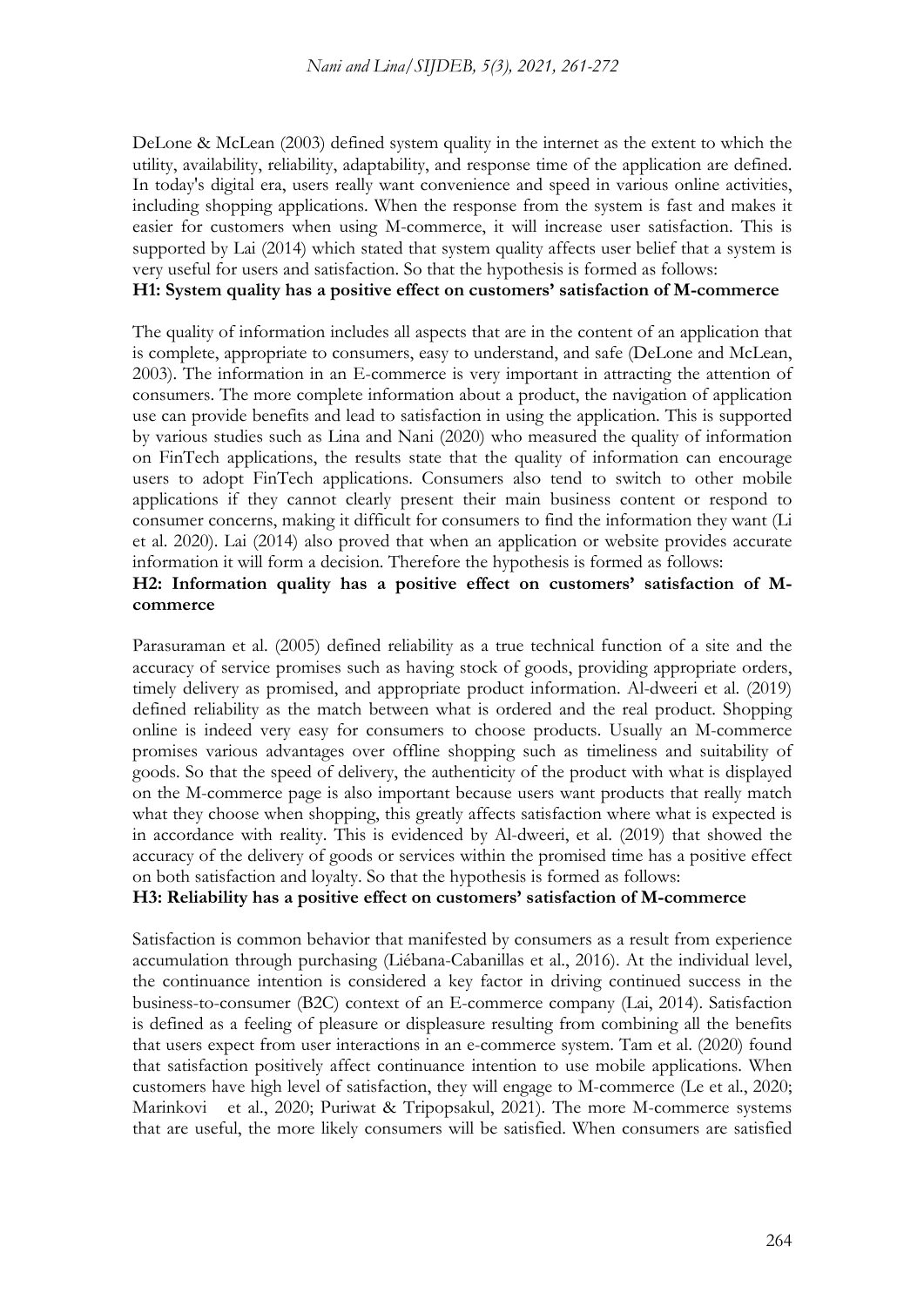they will be able to continue using M-commerce. So that the hypothesis is formed as follows:

#### **H4: Customers' satisfaction has a positive effect on continuance intention to use Mcommerce**

Customers with high level of satisfaction will engage to M-commerce and resulting continuance intention (Le et al., 2020; Marinkovi et al., 2020; Puriwat & Tripopsakul, 2021). Customers' experience is defined as a person's perceptions and responses resulting from the anticipated use of a product, system or service. So the user experience is seen as a holistic concept covering all kinds of emotional, cognitive or physical reactions. For the success of a product or service, companies need to ensure that customers have a excellent experience when using a service and product. Excellent customers' experience can encourage customers to feel utility and expected performance, so this will affect satisfaction and continuance intention (Schrepp et al., 2014; Palos-Sanchez et al., 2021; Shao et al., 2020). So that the hypothesis is formed as follows:

**H5: Customers' experience strengthens the relationship between user satisfaction and continuance intention to use M-commerce**

## **Methods**

## *Sample*

This research is a quantitative study using primary data in the form of a questionnaire. The sample selection criteria used non-probability sampling with purposive sampling type. The criteria of sample was M-commerce consumers who purchase online within three months in April-June 2020 because in these months, COVID-19 pandemic in Indonesia began to increase (Katadata.com) and large-scale social restrictions in various cities in Indonesia enforced.

## *Data collection*

To ensure this sample met the criteria, we used screening question in questionnaires "Have you ever shop in Mobile Commerce in last 3 months (April-June)?". After distributing questionnaires by google form, we got 196 that met the sample criteria. Hypothesis were tested by Partial Least Square-Structural Equation Modeling (PLS-SEM) with WarpPLS 6.0. This study used PLS-SEM instead CB-SEM because PLS lie mainly in its robustness, and its estimation approach handles not only very small but also very large samples with more ease than CB-SEM (Hair et al., 2010).

### *Instruments*

Instruments were modified from several previous studies and summarized in the following table: Table 1. **Research Instrument**

| Construct           | <b>Operational Definition</b>                                      | Source                    |  |  |  |
|---------------------|--------------------------------------------------------------------|---------------------------|--|--|--|
| System quality      | The extent to which M-commerce                                     | DeLone dan McLean (2003), |  |  |  |
|                     | adapted, available, reliable,<br>responsive, usable for customers. | Aldholay et al. (2018)    |  |  |  |
| Information quality | The extent to which M-commerce                                     | DeLone dan McLean (2003), |  |  |  |
|                     | complete, ease to understand,<br>relevant, and security for        | Aldholay et al. (2018)    |  |  |  |
|                     | customers.                                                         |                           |  |  |  |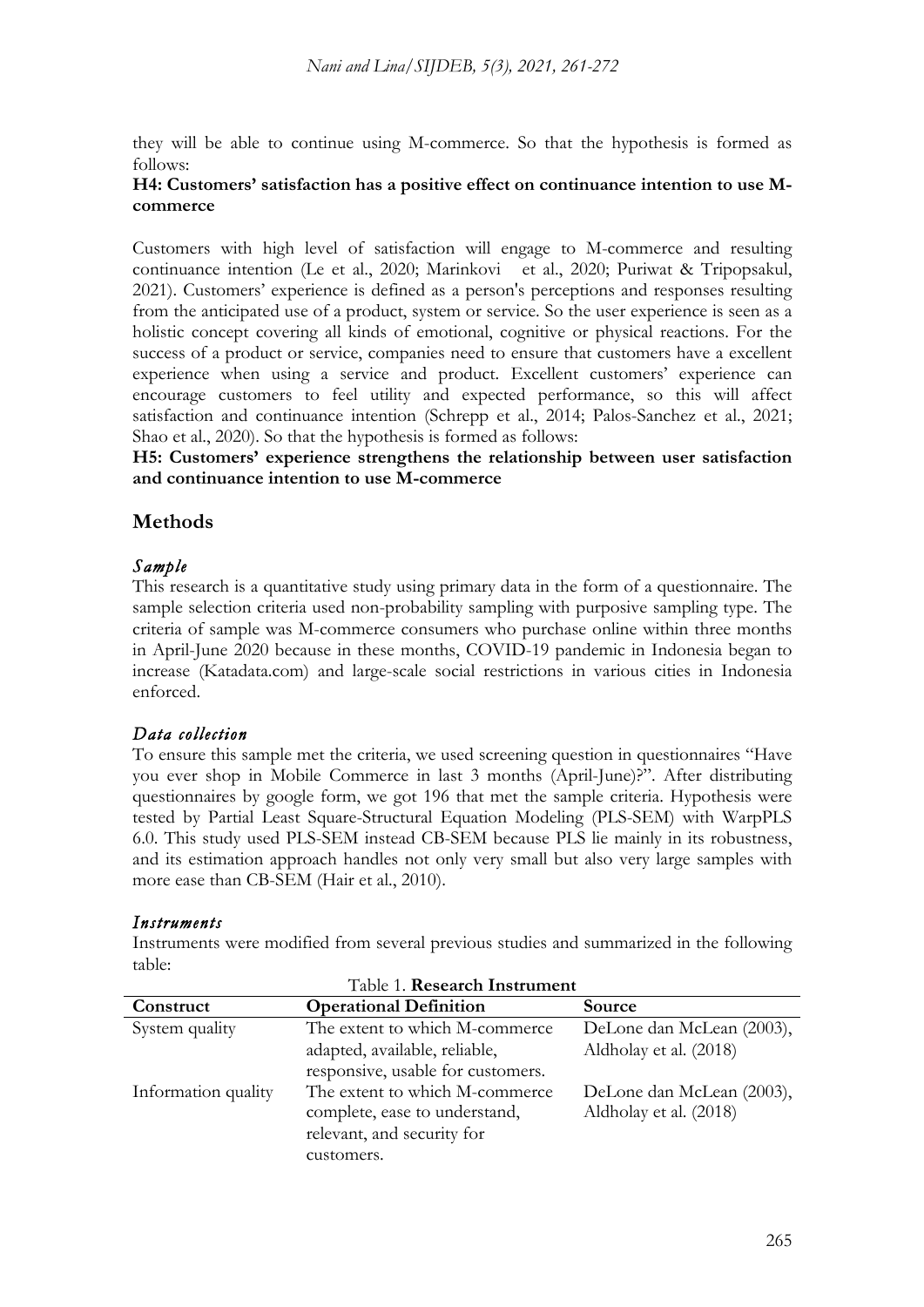| Reliability  | The extent to which M-commerce<br>accurate in-service promises, goods<br>delivery, billing, and product<br>information to customers.            | Al-dweeri et al. (2018),<br>Parasuraman et al. (2005) |
|--------------|-------------------------------------------------------------------------------------------------------------------------------------------------|-------------------------------------------------------|
| Satisfaction | Feeling of pleasure resulting from<br>combining all the benefits that<br>customers expect from interactions.                                    | DeLone dan McLean (2003),<br>Aldholay et al. (2018)   |
| Experience   | M-commerce continuous<br>improvement, comparison with<br>competitors, fulfillment of<br>consumers' expectations,<br>improvement from M-commerce | Schrepp et al. (2014)                                 |
| Continuance  | Continue/discontinue using M-                                                                                                                   | (Bhattacherjee, 2001)                                 |
| intention    | commerce                                                                                                                                        |                                                       |

## **Findings**

We used 196 sample dominated by women  $(66%)$  aged 17-25 years  $(57.1%)$ . 77.8% of respondents did online shopping using the Shopee application, 13.8% using the Tokopedia application, and the rest using the Lazada and Bukalapak applications. Respondents on average did online shopping 1-5 times (79%) in three months (April-June 2020) and 15.8% of respondents did online shopping 5-10 times, while the rest shopped more than 10 times in three months. Table 2. **Profile of Respondents**

| Demographic Variable | Category   | Frequency | Percentage |
|----------------------|------------|-----------|------------|
| M-commerce Platform  | Lazada     | 12        | $6.9\%$    |
|                      | Tokopedia  | 26        | 13.8%      |
|                      | Shopee     | 155       | 77.8%      |
|                      | Blibli.com | 0         | $0\%$      |
|                      | Bukalapak  | 3         | $1.5\%$    |
| Purchasing frequency | $1-5$      | 156       | 79%        |
|                      | $5-10$     | 31        | 15.8%      |
|                      | >10        | 9         | $5.2\%$    |
| Age                  | 17-25      | 113       | $57.1\%$   |
|                      | $26 - 30$  | 43        | $22.5\%$   |
|                      | >30        | 40        | $20.4\%$   |
| Gender               | Women      | 129       | 66%        |
|                      | Men        | 67        | 34%        |

Before testing the hypothesis, it must be ensured that the research model is fit and the instrument is valid and reliable. The suitability of the model in this study is seen from the value of the Tenenhaus Goodness of Fit (GoF) (Tenenhaus et al., 2000). In this study, GoF has a value of = 0.678, means that the model is suitable and hypothesis testing can be done. This study measures the validity by Average Variance Extracted (AVE) and reliability by Cronbach Alpha. In this study, all instruments are valid and reliable, it can be seen in table 2. The summary of the validity and reliability test results shows that all variables have a value of AVE> 0.5 and Crombach Alpha> 0.6.

#### Table 2. **Validity and Reliability Result**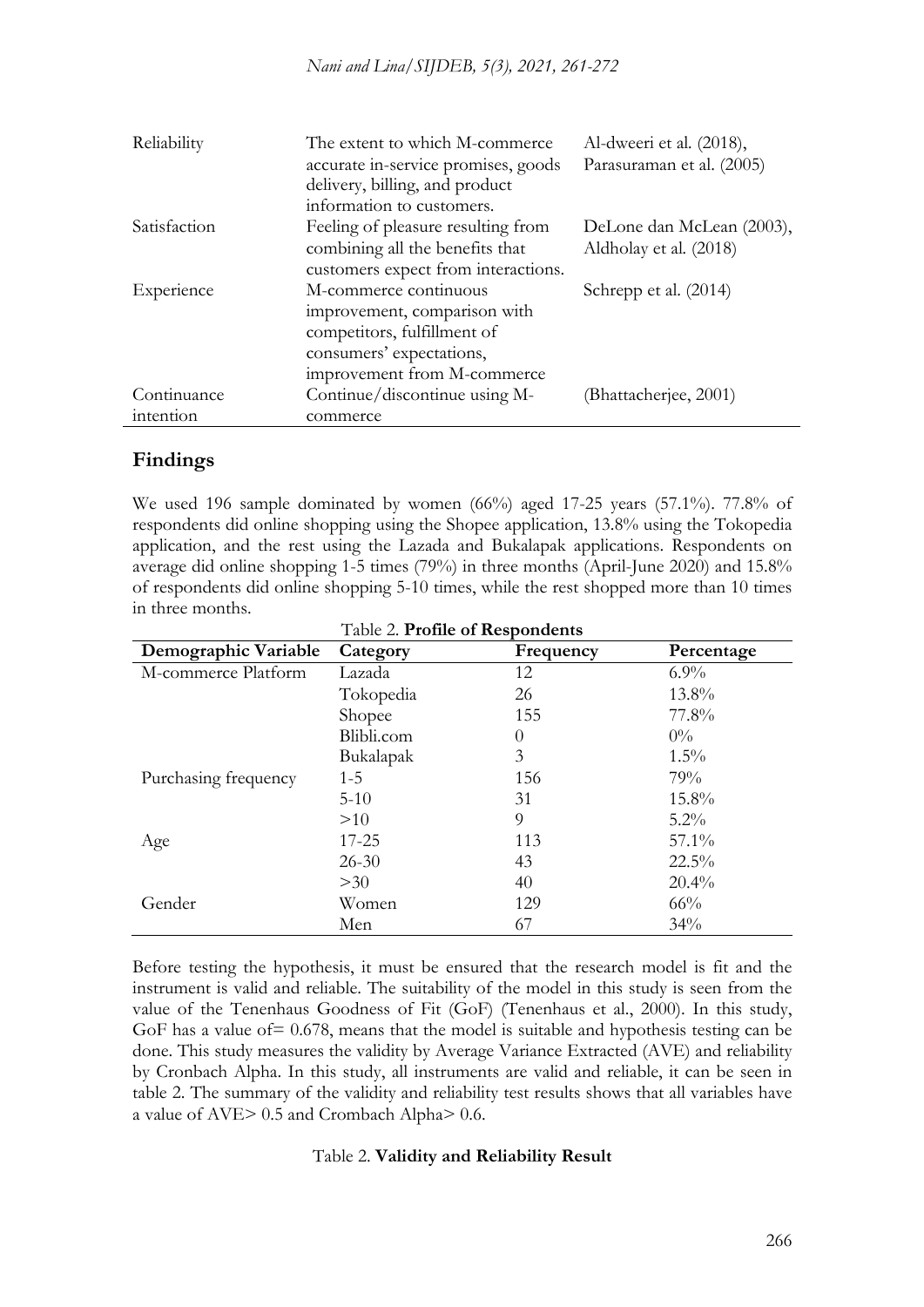|                                          | SQ    |       |       |       | Cl    | Е     |
|------------------------------------------|-------|-------|-------|-------|-------|-------|
| Cronbach<br>Alpha                        | 0.897 | 0.896 | 0.826 | 0.806 | 0.922 | 0,845 |
| Average<br>Variances<br><b>Extracted</b> | 0.710 | 0.710 | 0.658 | 0.837 | 0.927 | 0.686 |

Source: Processed Data form Warp PLS 6.0

SQ: System Quality, IQ: Information Quality, R: Reliability, S: Satisfaction, E: Experience, CI: Continuance Intention

After all instruments are valid and reliable, then Hypothesis testing is conducted. Result of Hypothesis 1 testing has p-value 0.05 and  $β = 0.12$ . It means that system quality has a positive effect on satisfaction of M-commerce use (H1 is supported). M-commerce applications have met all user expectations in terms of the system, namely timeliness and reliability. This result support Lai (2014) who found that system quality affected user belief that a system is useful for user satisfaction and Al-Naimat et al. (2020) system quality is main factor that affects M-commerce. Furthermore, Hypothesis 2 has p-value 0.19 and  $\beta$ = 0.06 which means that information has no effect on user satisfaction (H2 is not supported). Respondents feel that even though M-commerce had completed the information and personalization with consumer preferences, it is not sufficient to make consumers feel satisfied. Currently, the information for providing recommendations for purchasing product is obtained from various sources such as news, social media, and customer's reviews. Therefore, information quality in M-commerce has no effect on customer satisfaction. This result contradicts to Lina and Nani (2020) who found that information quality can encourage users to adopt mobile application.

Hypothesis 3 has a p-value  $\leq 0.01$  and β= 0.69. It shows that reliability has a positive effect on user satisfaction of M-commerce (H3 is supported). It is supported by Al-dweeri et al. (2019) who found that the accuracy of the delivery of goods/services within the promised time has a positive effect on both satisfaction and loyalty. In pandemic era, all types of products experienced an increase in purchases started from health products to products that support hobby. Online shopping is considered as a preventive measure to reduce the spread of the virus (I price, 2020). The shift in online shopping continually is not only affected by necessity factors but also other factors such as vendors and M-commerce that provide services according to user desires. From the result of the study, it is proven that when the expectations desired by consumers match reality, such as real products and on time delivery, it will increase customer satisfaction in using M-commerce.

P-value  $\leq 0.01$  and  $\beta = 0.63$  for hypothesis 4 show that user satisfaction has a positive effect on continuance intention to use M-commerce (H4 is supported). This means that the more useful E-commerce systems, the more likely it is that consumers will be satisfied and reuse M-commerce. Meanwhile, Hypothesis 5 shows p-value 0.17 and  $\beta$ = -0.07 which means that user experience does not moderate the relationship between user satisfaction and continuance intention to use M-commerce (H5 is not supported). This result contradicts to Schrepp et al. (2014) who stated that for the success of a product or service, companies need to ensure that users have a high experience when using a service and product. In this study, user experience did not categorize low and high experiences therefore the results did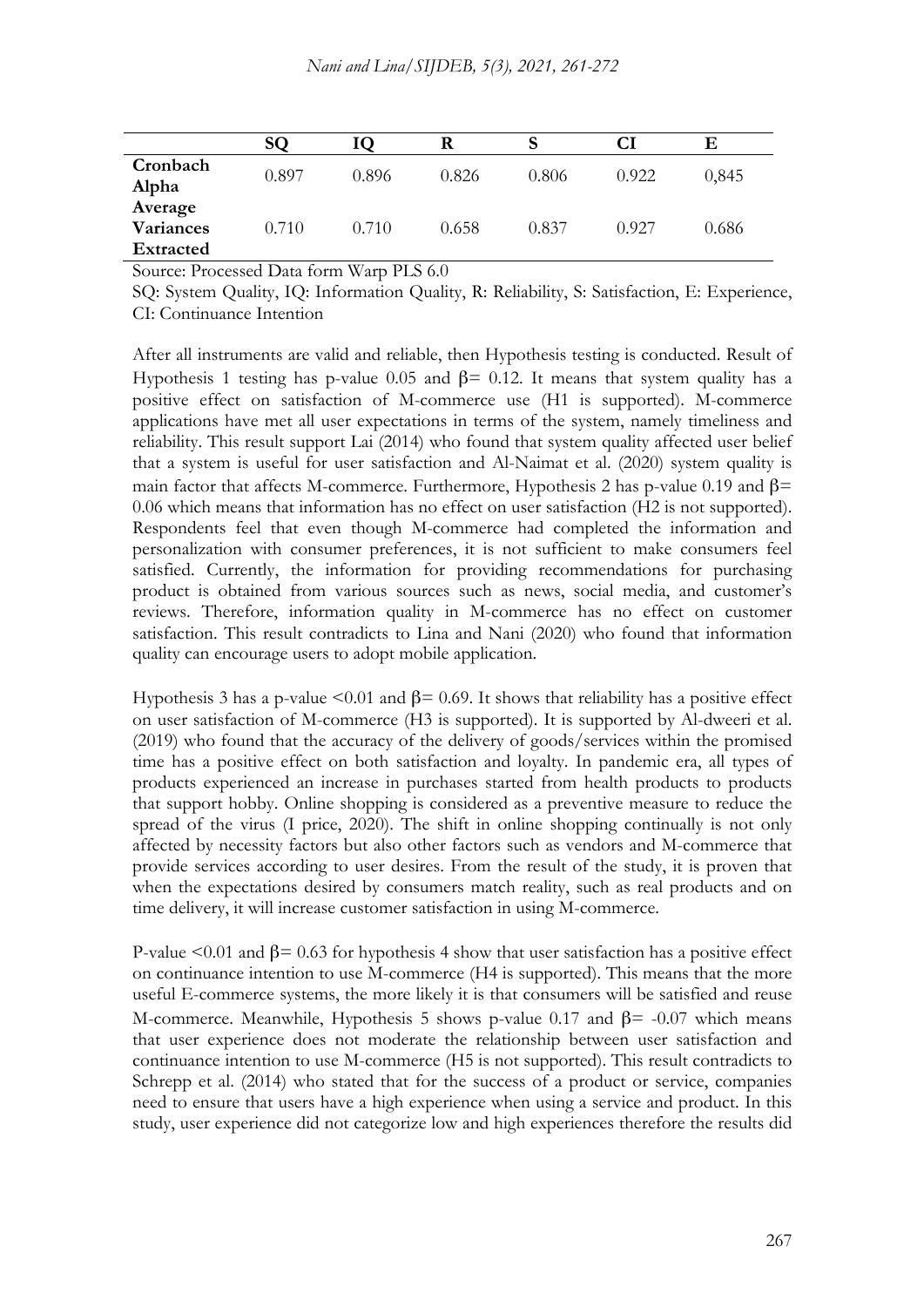not moderate positively, this was also influenced by respondents and the time of the study. The overall results of hypothesis testing can be seen in Figure 1 below:



#### Figure 1. **Results of Structural Model**

#### **Conclusion**

The findings prove that customer satisfaction is not only determined by technological factors such as system quality, but also customer value, such as service accuracy in delivering products. It means the logistical guaranteed factor has proven to be an important factor in shaping the success of M-commerce. When customers are satisfied with Mcommerce, they will purchase continually with the application. This study has a practical contribution whether understanding individual behavior in M-commerce adoption can be an effective tool to help decision makers develop superior strategies to compete in the digital era and can be used to make policies. The results of this study are inseparable from several limitations. First, this study cannot prove the role of user experience in the success of m-commerce. The second limitation is that the sample is still not representative of the population, where the number of samples used is only 196. This number is still small to represent the population of M-commerce users in Indonesia who were shopping online in the emerge of the COVID-19 pandemic. Future studies can use user experience variables by separating the high and low experiences measured using a dummy. In addition, further research can also expand the sample of M-commerce users in Indonesia who purchase online during the emerge of the pandemic. Last, this study only focuses on how the M-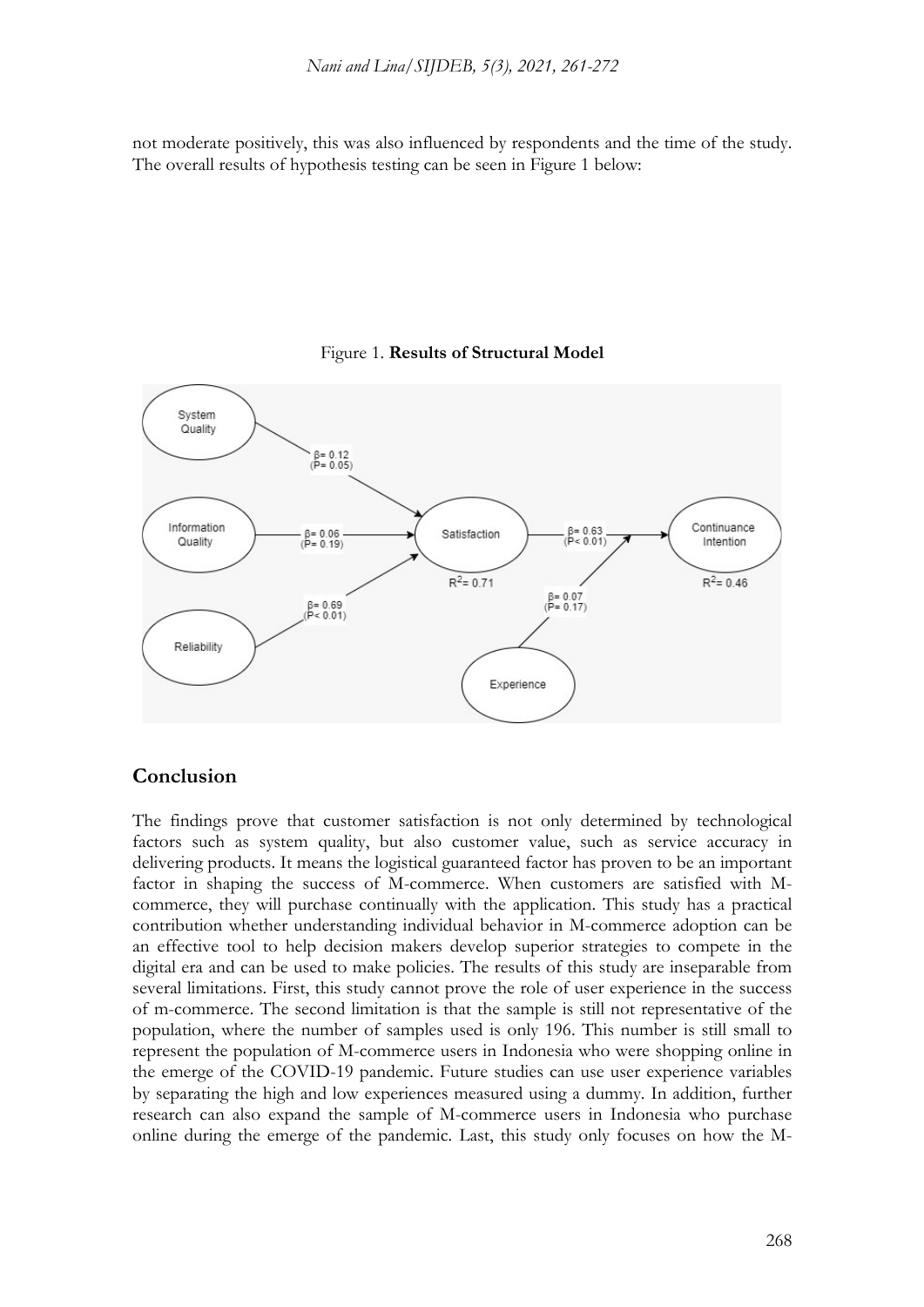commerce relationship to consumers (B2C), further research can expand research in Mcommerce relationships to vendors/stores in M-commerce (B2B).

#### **References**

- Aldholay, A., Abdullah, Z., Isaac, O., & Mutahar, A. M. (2019). Perspective of Yemeni students on use of online learning: Extending the information systems success model with transformational leadership and compatibility. *Information Technology and People*, *33*(1), 106–128. https://doi.org/10.1108/ITP-02-2018-0095
- Aldholay, A., Isaac, O., Abdullah, Z., Abdulsalam, R., & Al-Shibami, A. H. (2018). An extension of Delone and McLean IS success model with self-efficacy: Online learning usage in Yemen. *International Journal of Information and Learning Technology*, *35*(4), 285– 304. https://doi.org/10.1108/IJILT-11-2017-0116
- Al-dweeri, R. M., Ruiz Moreno, A., Montes, F. J. L., Obeidat, Z. M., & Al-dwairi, K. M. (2019). The effect of e-service quality on Jordanian student's e-loyalty: an empirical study in online retailing. *Industrial Management and Data Systems*. https://doi.org/10.1108/IMDS-12-2017-0598
- Ali Abumalloh, R., Ibrahim, O., & Nilashi, M. (2020). Loyalty of young female Arabic customers towards recommendation agents: A new model for B2C E-commerce. *Technology in Society*, *61*, 101253. https://doi.org/10.1016/j.techsoc.2020.101253
- Al-Naimat, A. M., Almuiet, M. Z., & al Nuaimi, M. (2020). Determinants of m-commerce usage in jordanian hospitality industry. In *Article in Journal of Theoretical and Applied Information Technology*. https://www.researchgate.net/publication/347504056
- Azizah, Q. N., Hidayat, T., Riana, D., Dwiantoro, T., Suhardoyo, & Fitriana, S. (2020). Understanding Impact of M-banking on Individual Performance of the DeLone & McLean Method and TTF Perpective. *Journal of Physics: Conference Series*, *1641*(1). https://doi.org/10.1088/1742-6596/1641/1/012009
- Baabdullah, A. M., Alalwan, A. A., Rana, N. P., Kizgin, H., & Patil, P. (2019). Consumer use of mobile banking (M-Banking) in Saudi Arabia: Towards an integrated model. *International Journal of Information Management*, *44*(September 2018), 38–52. https://doi.org/10.1016/j.ijinfomgt.2018.09.002
- Bhattacherjee, A. (2001). Understanding Information Systems Continuance: An Expectation-Confirmation Model. *MIS Quarterly, 25*(3), 351–370.
- Devita, D. D. "Online Shopping Trend during Covid-19 in Indonesia." IPrice, IPrice Group Sdn. Bhd, October 30, 2021, https://iprice.co.id/trend/insights/tren-belanjaonline-orang-indonesia-saat-musim-corona/
- DeLone, W. H., & McLean, E. R. (2003). The DeLone and McLean model of information systems success: A ten-year update. *Journal of Management Information Systems*, *19*(4), 9– 30. https://doi.org/10.1080/07421222.2003.11045748
- Febrian, A., & Hapsari, C. (2019). Buletin Studi Ekonomi. Vol. 24 No. 2, Agustus 2019. *Buletin Studi Ekonomi*, *24*(2), 279–287.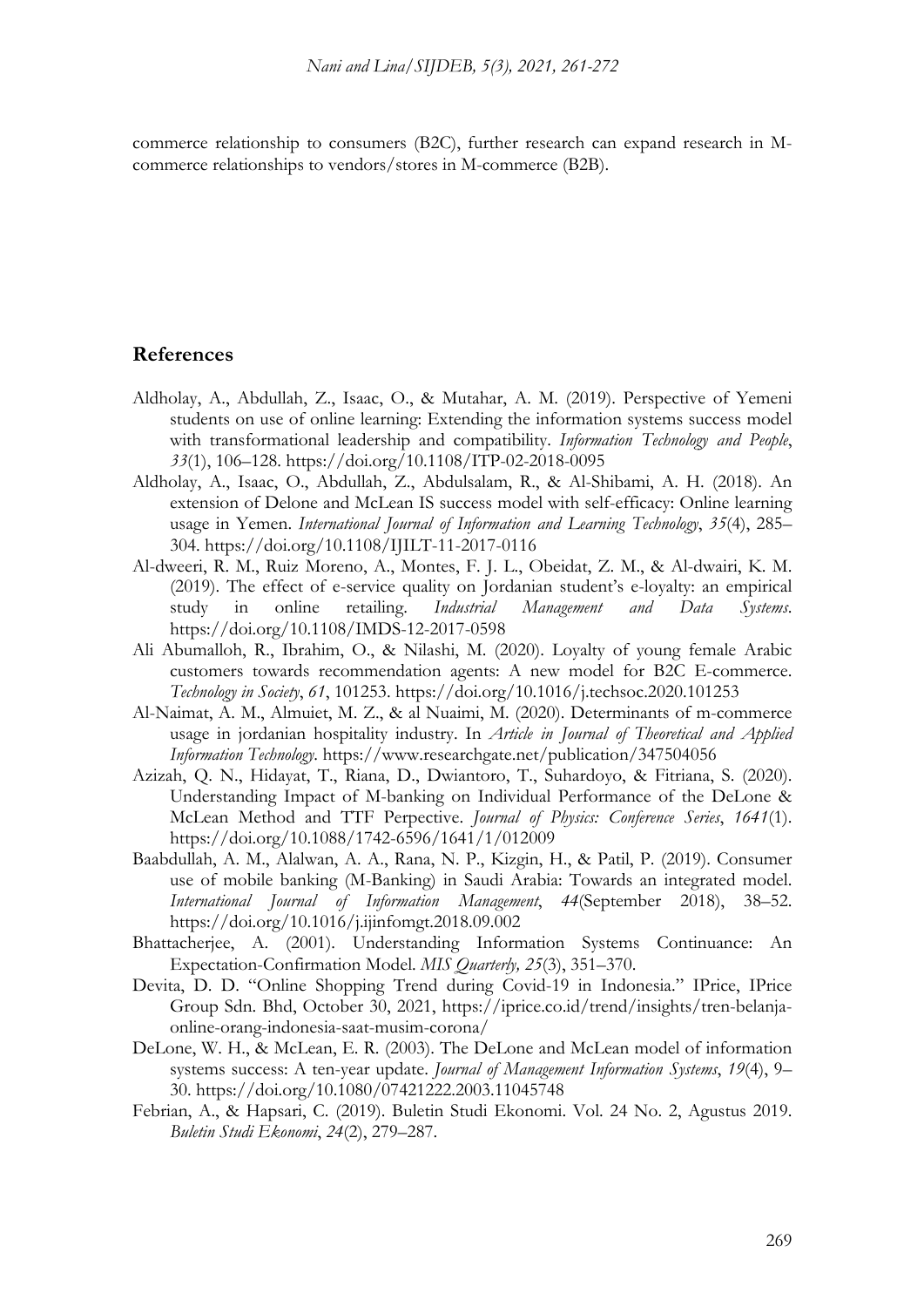- Hair, J., Black, W., Babin, B., & Anderson, R. (2010). Multivariate Data Analysis: A Global Perspective. In *Multivariate Data Analysis: A Global Perspective*.
- Lai, J. Y. (2014). E-SERVCON and e-commerce success: Applying the DeLone & McLean model. *Journal of Organizational and End User Computing*, *26*(3), 1–22. https://doi.org/10.4018/joeuc.2014070101
- Le, T. T., Pham, H. M., Chu, N. H., Nguyen, D. K., & Ngo, H. M. (2020). Factors Affecting Users' Continuance Intention towards Mobile Banking In Vietnam. In *American Journal of Multidisciplinary Research & Development (AJMRD* (Vol. 2, Issue 4). www.ajmrd.com
- Lestari, D. (2019). Measuring e-commerce adoption behaviour among gen-Z in Jakarta, Indonesia. *Economic Analysis and Policy*, *64*, 103–115. https://doi.org/10.1016/j.eap.2019.08.004
- Li, X., Zhao, X., Xu, W. (Ato), & Pu, W. (2020). Measuring ease of use of mobile applications in e-commerce retailing from the perspective of consumer online shopping behaviour patterns. *Journal of Retailing and Consumer Services*, *55*(April 2019), 102093. https://doi.org/10.1016/j.jretconser.2020.102093
- Lidwina, A. "Indonesia is the Highest E-commerce User in the World." databoks, Katadata, Corober 30, 2021, https://databoks.katadata.co.id/datapublish/2021/06/04/penggunaan-e-commerceindonesia-tertinggi-di-dunia
- Liébana-Cabanillas, F., Muñoz-Leiva, F., Sánchez-Fernández, J., & Viedma-del Jesús, M. I. (2016). The moderating effect of user experience on satisfaction with electronic banking: empirical evidence from the Spanish case. *Information Systems and E-Business Management*, *14*(1), 141–165. https://doi.org/10.1007/s10257-015-0277-4
- Lina, L. F., & Nani, D. A. (2020). *KEKHAWATIRAN PRIVASI PADA KESUKSESAN ADOPSI FINTECH MENGGUNAKAN MODEL DELONE DAN MCLEAN Lia Febria Lina 1\* , Dhiona Ayu Nani 1*. *27*, 60–69.
- Marinkovi, V., or evi, A., & Kalini, Z. (2020). The moderating effects of gender on customer satisfaction and continuance intention in mobile commerce: a UTAUTbased perspective. *Technology Analysis and Strategic Management*, *32*(3), 306–318. https://doi.org/10.1080/09537325.2019.1655537
- Palos-Sanchez, P., Saura, J. R., & Correia, M. B. (2021). Do tourism applications' quality and user experience influence its acceptance by tourists? *Review of Managerial Science*, *15*(5), 1205–1241. https://doi.org/10.1007/s11846-020-00396-y
- Parasuraman, A., Zeithaml, V. A., & Malhotra, A. (2005). E-S-QUAL a multiple-item scale for assessing electronic service quality. *Journal of Service Research*, *7*(3), 213–233. https://doi.org/10.1177/1094670504271156
- Puriwat, W., & Tripopsakul, S. (2021). Explaining an adoption and continuance intention to use contactless payment technologies: During the covid-19 pandemic. *Emerging Science Journal*, *5*(1), 85–95. https://doi.org/10.28991/esj-2021-01260
- Rai, A., Lang, S. S., & Welker, R. B. (2002). *Assessing the validity of IS success models : An empirical test and theoretic ...*
- Ramírez-Correa, P. E., Rondán-Cataluña, F. J., & Arenas-Gaitán, J. (2018). Student information system satisfaction in higher education: the role of visual aesthetics. *Kybernetes*, *47*(8), 1604–1622. https://doi.org/10.1108/K-08-2017-0297
- Schrepp, M., Hinderks, A., & Thomaschewski, J. (2014). Applying the user experience questionnaire (UEQ) in different evaluation scenarios. *Lecture Notes in Computer Science (Including Subseries Lecture Notes in Artificial Intelligence and Lecture Notes in Bioinformatics)*, *8517 LNCS*(PART 1), 383–392. https://doi.org/10.1007/978-3-319-07668-3\_37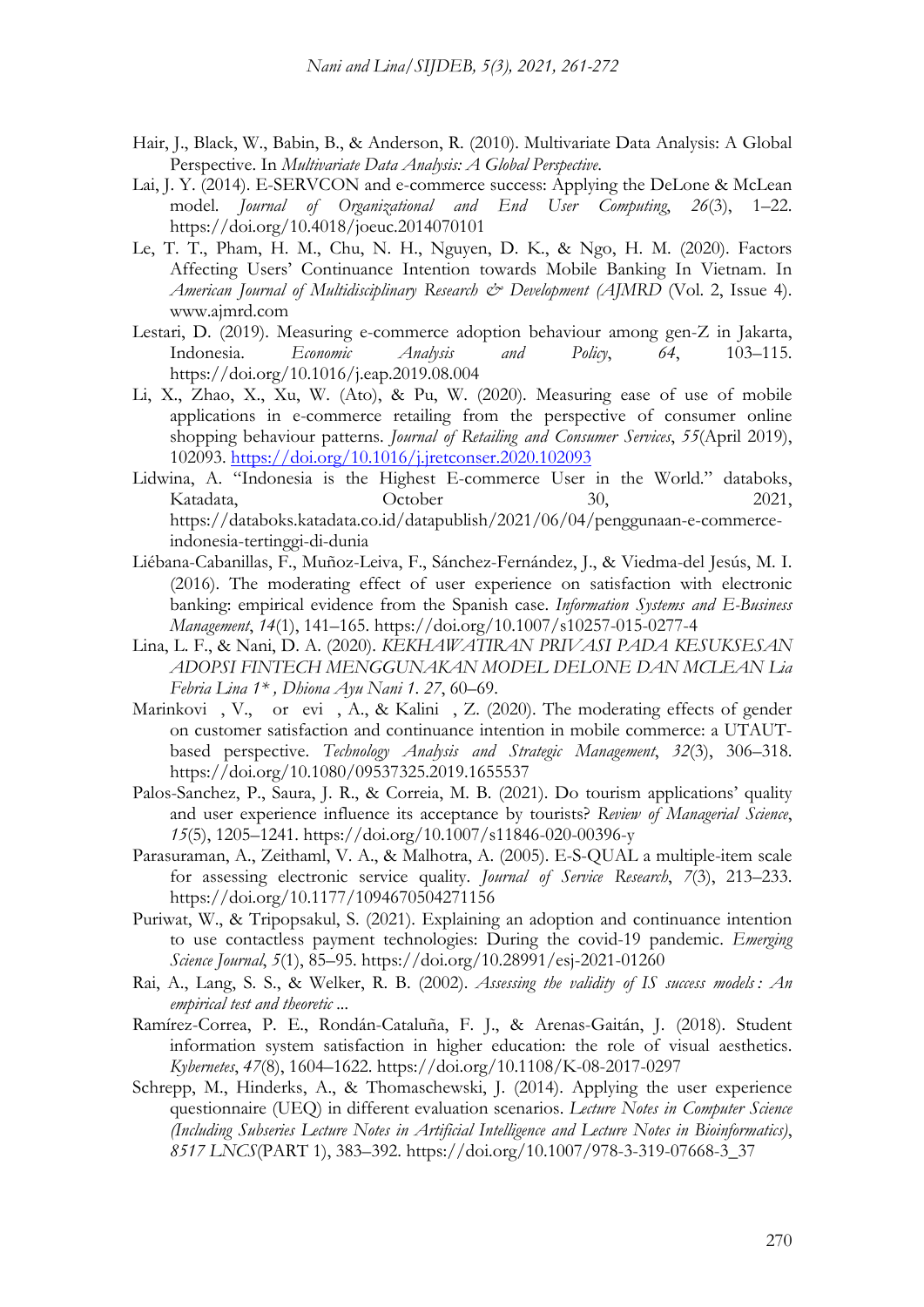- Seddon, P. B., & Kiew, M.-Y. (1996). Australasian Journal of Information Systems, *Australasian Journal of Information Systems*, *4*(1), 90–109. http://journal.acs.org.au/index.php/ajis/article/view/379/345
- Shao, Z., Zhang, L., Chen, K., & Zhang, C. (2020). Examining user satisfaction and stickiness in social networking sites from a technology affordance lens: uncovering the moderating effect of user experience. *Industrial Management and Data Systems*, *120*(7), 1331–1360. https://doi.org/10.1108/IMDS-11-2019-0614
- Tam, C., Santos, D., & Oliveira, T. (2020). Exploring the influential factors of continuance intention to use mobile Apps: Extending the expectation confirmation model. *Information Systems Frontiers*, *22*(1), 243–257. https://doi.org/10.1007/s10796-018- 9864-5
- Tenenhaus, M., Amato, S., & Vinzi, V. E. (2000). *A global Goodness – of – Fit index for PLS structural*.
- Wan Abdul Ghani, W. S. D., Khidzir, N. Z., & Ismail, M. (2021). THE IMPLICATION OF INFORMATION SYSTEM (IS) SUCCESS MODEL ON CLOUD-BASED M-RETAIL ADOPTION INTENTION AMONG TEXTILE CYBERPRENEURS. *Journal of Information System and Technology Management*, *6*(21), 01–13. https://doi.org/10.35631/jistm.621001
- Yakubu, M. N., & Dasuki, S. I. (2018). Assessing eLearning systems success In Nigeria: An application of the Delone And Mclean information systems success model. *Journal of Information Technology Education: Research*, *17*, 183–203. https://doi.org/10.28945/4077